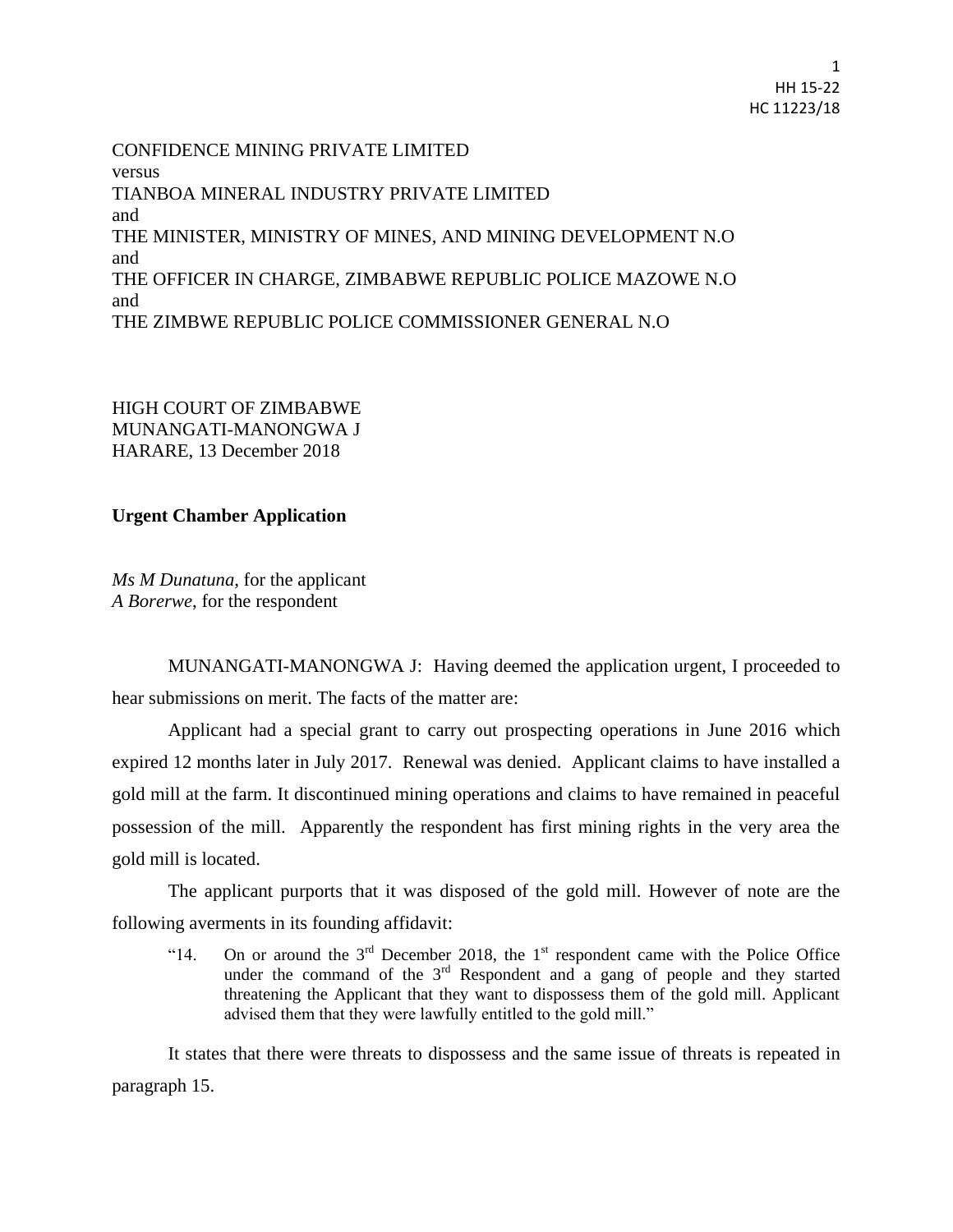The applicant further states that respondent brought a letter which purported to give them authority to evict applicants. The subsequent paragraph shows that no dispossession took place. There is a bold averment that the first respondent with the assistance of the police disturbed the applicant's peaceful possession of the gold mill. No details are provided as to how that was done. It was only in submissions that Ms *Dunatuna* referred to the removal of security personnel manning the mill. If indeed such dispossession had occurred surely such important information would have been supplied. The outlined action of the first respondent points to threats and not dispossession.

The first respondent argues that acting in terms of s 381 of the Mines and Minerals Act the respondents wanted to serve an order from the Mining Commission for the applicants to vacate. Apparently on record there is a letter from the Provincial Mining Director requesting the Provincial Co-ordinator Minerals Flora and Fauna Unit to assist the first respondent with the removal of illegal occupants from the mining claims.

The first respondent admits to the respondent visiting the farm but alleges that it was to serve an order. It is clear that both parties are not being honest with the court. The first respondent went with the intention to evict but met resistance as annexure "E" to the opposition affidavit shows. It states that the team met resistance from Confidence Mining Private Limited security guards. Thus dispossession did not take place.

For the applicant to come to court and allege dispossession it is being dishonest. Applicant could simply have relied on threats rather than hoodwink the court.

Conversely even if it could be remotely accepted that the applicants were despoiled, the applicants' representative advised the court that they restored themselves to the mill. The courts will not entertain claims which are tainted with dishonesty and as BARTLETT J stated in *Deputy Sheriff, Harare* v *Mahleza and Anor* 1997 (2) ZLR 425 (HC) @ 426B.

"People are not allowed to come to court seeking the court's assistance if they are guilty of a lack of probity or honesty in respect of the circumstance which cause them to seek relief from the Court. It is called, in time honoured legal parlance, the need to have clean hands. It is a basic principle that litigants should come to court without dirty hands. If a litigant with unclean hands is allowed to seek a court's assistance, the court risks compromising its integrity and becoming a party to unclean hand transaction."

The applicant in approaching the court has not been candid and the court finds that the applicant was not despoiled hence there is nothing to restore to the applicant. Incidentally, a